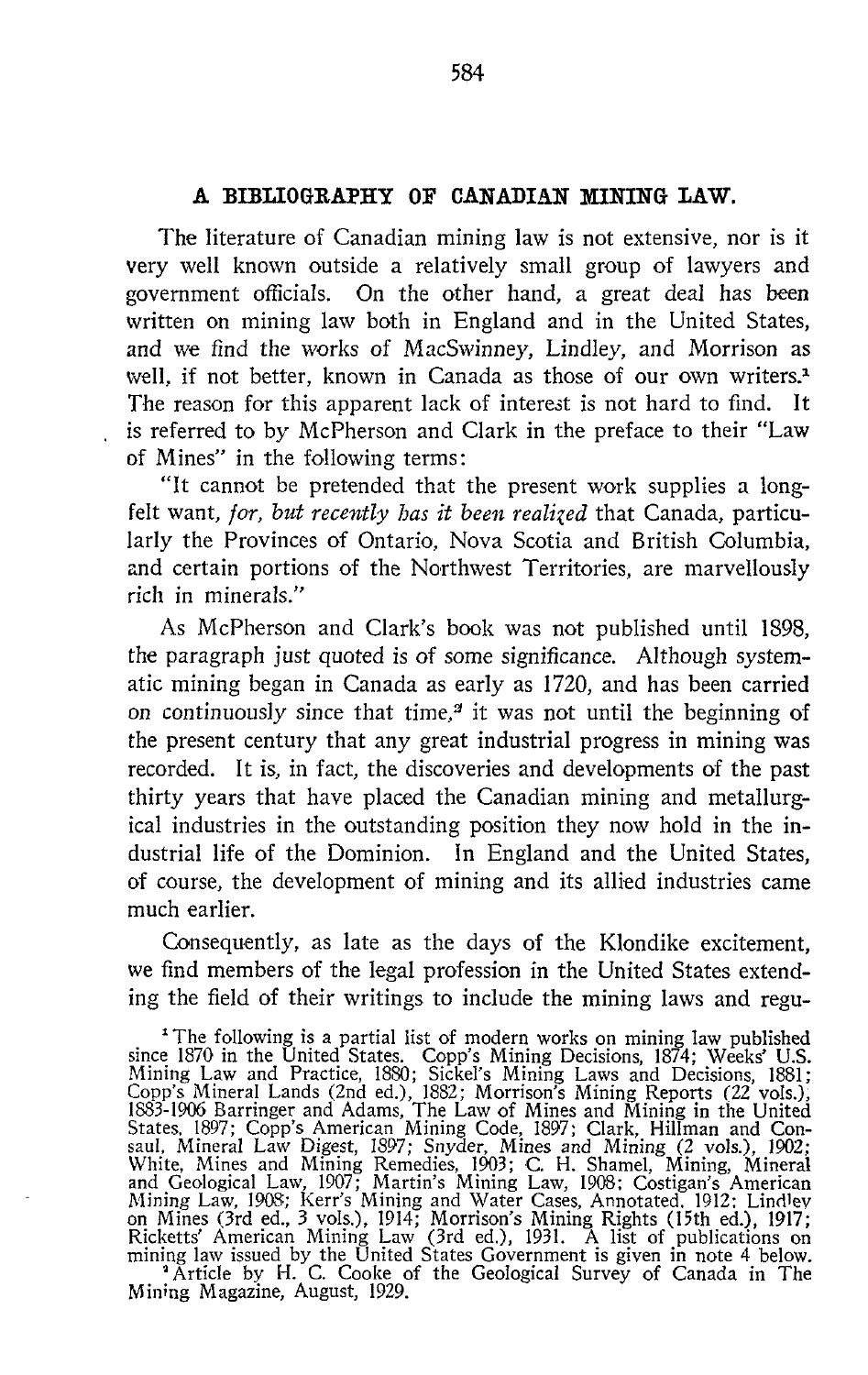lations of Canada. These take the form, largely, of 'handbooks intended for the use of the prospector and working miner, although Canadian law and decisions are also included in works of wider scope and importance. Of the early handbook type. of publication the following are fair examples:<br>Klondike. Mining Laws, Ri

Mining Laws, Rules and Regulations of the United States and Canada applicable to Alaska and Northwest Territory. With Forms.

This little book (144 pp.) was compiled and published in 1897 by W. J. Hills and B. M. Ausherman, Mining and General Attorneys, Seattle. It contains the more important laws and regulations affecting mining in Alaska, British Columbia and the Yukon, brought together under one cover for the benefit of those entering or interested in the Klondike region . It was in keeping with the spirit of the time, was sold by all news agents for a remarkably, small sum, and must have brought a deal of business to the publishers .

A more ambitious effort, the scope of which includes the whole mining law of the two countries as it then stood, is Reynolds' Handbook of the Mining Laws of the United States and Canada, arranged with reference to Alaska and the Northwest Territories, also including the laws of British Columbia and Ontario. Forms and Glossary. Parts I and II. By Joseph Ward Reynolds of the Minnesota Bar. (360 pp.) Chicago, W. B. Conkey Company, 1898: The arrangement of Mr. Reynolds' book covers "Alaska, the Northwest Territories, British Columbia, Ontario, and the Rainy Lake Districts." The author points out that the statutory enactments are not extensive in either country, the great body of the mining laws existing in the "regulations" of the Departments of the Interior and the judicial decisions of the respective countries. All statutes and governmental regulations on the subject, with reference to the judicial and departmental decisions construing such statutes or regulations, are set out at length.

Of the more important American collections of reports in which Canadian mining cases figure, mention must be made of Morrison's Mining Reports, Containing the Cases on the Law of Mines found in the American, English and Canadian<br>Reports. (Callaghan and Company, Chicago.) 1907. Morri-Reports. (Callaghan and Company, Chicago.) 1907. Morrison's is a monumental work in twenty-two volumes. the period 1883-1906, and is possibly the largest collection of mining decisions yet published in England or America . Another collection of American reports, which includes Canadian decisions,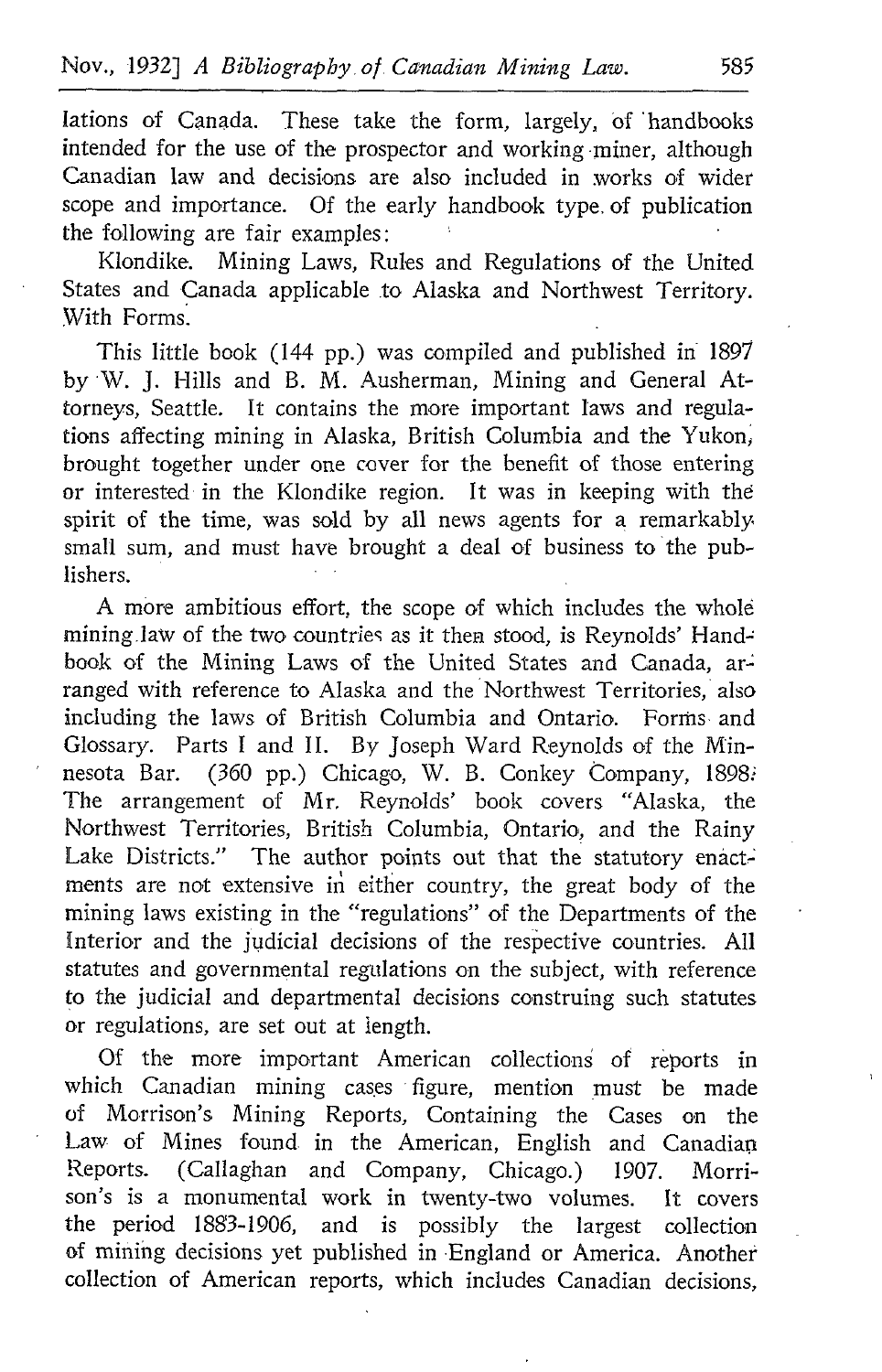is Kerr's Mining and Water Cases, Annotated. Vol. I. (Callaghan and Company, Chicago.) 1912, a collection of leading American, Canadian and English cases, especial attention being given to the law of Canada. Only one volume has been published.

We now come to works of an all-Canadian character, the earliest of which would appear to be Adolphus M. Hart's Practical Suggestions on Mining Rights and Privileges in Canada, with an Appendix containing the Gold Mining Regulations, &c. (56 pp.) Printed by John Lovell, Montreal, 1867. The title page shows Mr. Hart to be <sup>a</sup> "Barrister at Law of Lower Canada, and Counsellor at Law of the State of New York." His booklet, which is dedicated to Sir William Logan, the first Director of the Geological Survey of Canada, is really an essay on mining rights as they obtained at that time in Lower Canada. His authorities are French for the most part, although a few references to English writers are noticed.

In 1885 another essay on Canada's mining law was published in the Annual Report of the Geological Survey. This was entitled Observations on Mining Laws and Mining in Canada, with Suggestions for the Better Development of the Mineral Resources of the Dominion, by Eugene Coste, M.E. Montreal: Dawson Brothers, 1885. Mr. Coste's paper is <sup>a</sup> plea for <sup>a</sup> revision of the mining laws to provide for the complete separation of mining from surface rights, and for the leasing instead of the selling of mineral lands.

It was not, however, until 1898 that a volume on Canadian mining law of practical value became available to Canadian lawyers. This first practical volume was The Law of Mines in Canada, by Wm. David McPherson and John Murray Clark, Barristers-at-Law (Toronto, The Carswell Company), a substantial book of 1294 pages and a most comprehensive work, covering every branch of the law in conhection with mines. The various chapters deal thoroughly with title, contracts, leases, licenses, working of the mines, sales, the interpretation of contracts and grants, rights of support and rights respecting water, both surface and subterranean, and other subjects of practical value in mining. Current developments in the mining industry made this book particularly timely and assured its adoption by the legal profession. It became and continued for many years to be the standard Canadian reference-book on mines and minerals, and it may truly be said that no other Canadian book on mining law has helped so much in the development of the Canadian mining industry.

In the ten years following the publication of McPherson and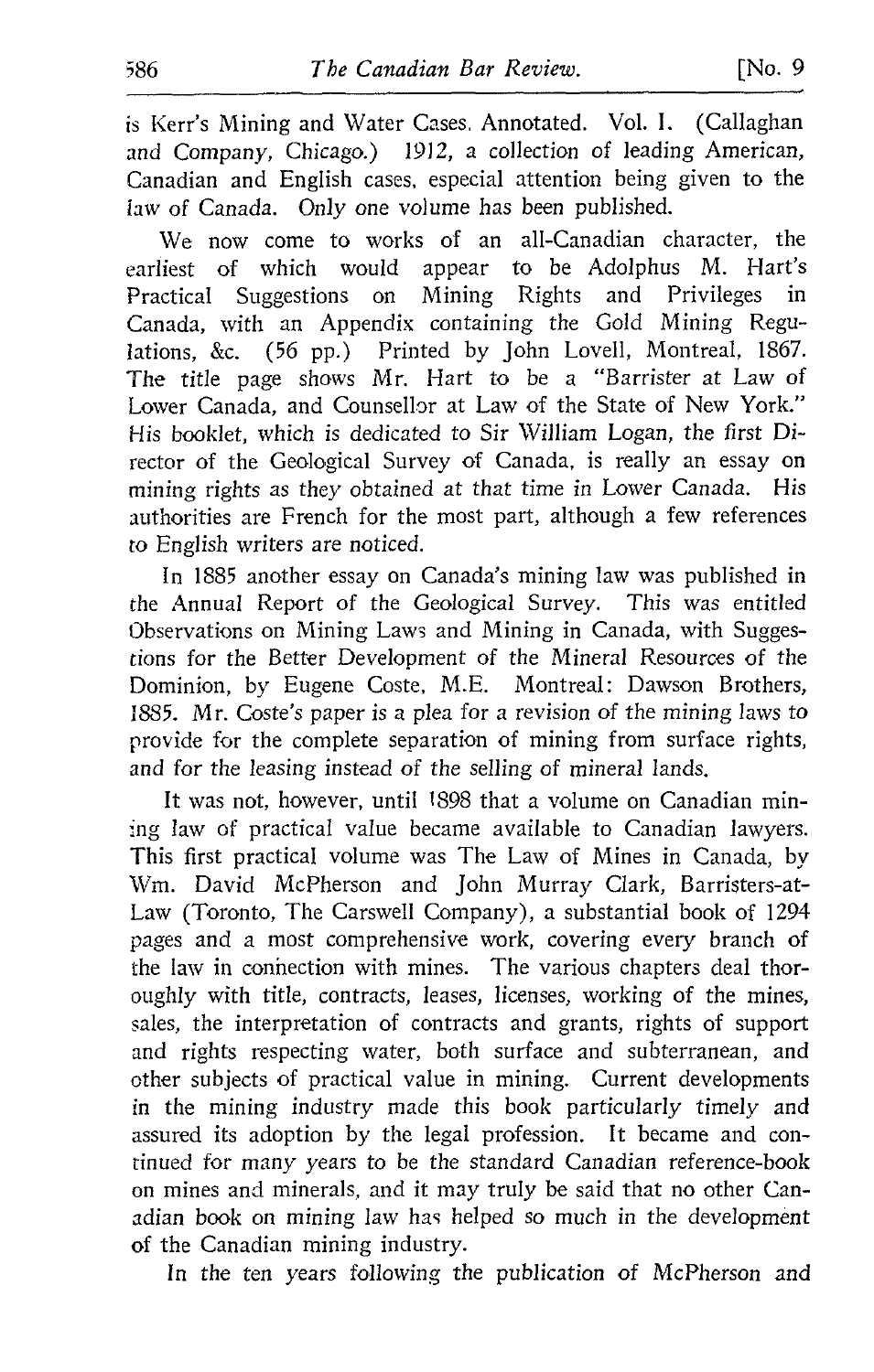Clark's book, the mining industry -made remarkable progress. As might be expected, some important decisions were given by the Courts during this period, and many amendments were made to statutes and regulations. In Ontario, after a period during which there were frequent amendments in legislation, a considered policy had been embodied in the Mines Act, 1908. These various changes, together 'with important amendments then being made to the mining law of Quebec, made the publication of a new general statement of the position of Canadian mining law highly desirable. This need was met with the appearance of The Mining Law of Canada, by Alfred B. Morine, K.C., LL.B ., of the Bar of Nova Scotia, Newfoundland and Ontario, published in 1909 by the Canada Law-Book, Company, Toronto. By the omission of a number of provincial statutes,<sup>3</sup> Mr. Morine was able to produce a volume of moderate size (701 pp.) and of great practical value.

A reference might here be made to the various short articles on Canadian mining-law which have been published since 1890. The larger group of these, eighteen or twenty in all, have appeared in the Journal of the Canadian Mining Institute and in those of its predecessors, the Federated Mining Institute (1896-97), and the General Mining Association of the Province of Quebec (1891-95) . The latter organization had its origin in a meeting of mining operators convened in Montreal "to consider the new Mining Act introduced' into the Quebec Legislature (the Mercier Act), and to discuss ways and means by which the interests of the mining community might be protected against such a pernicious and retroactive measure," and had as its first president the Honourable George Irvine, Q.C., of Quebec. It has already been suggested that this was a period of discovery and rapid expansion. It was also noteworthy, in Canada and elsewhere, for critical and constructive discussion of existing mining laws, and in Canada a leading part was taken in these discussions by the Mining Institute. The various papers are by Price,' Clark, Lorn McDougall, Loring, Coste, Raymond, Tyrrell, Winchell, and other well-known lawyers and mining engineers and still make interesting reading. Although interest in the subject seems to have lagged during and since the war the Mining Institute, now the Canadian Institute of Mining and Metallurgy, still publishes an occasional paper on mining law. A recent study by Mr. H. F. Maulson, K.C., of the Pas, entitled "Some Notes on the Mining Law of Manitoba, and on the Mines Act of 1930," appeared in the August, 1930, number of the Institute's Bulletin.

'The reprinting, in <sup>a</sup> general work on mining law, of <sup>a</sup> large number of Dominion and Provincial statutes and regulations that are subject to frequent amendment, is of doubtful utility.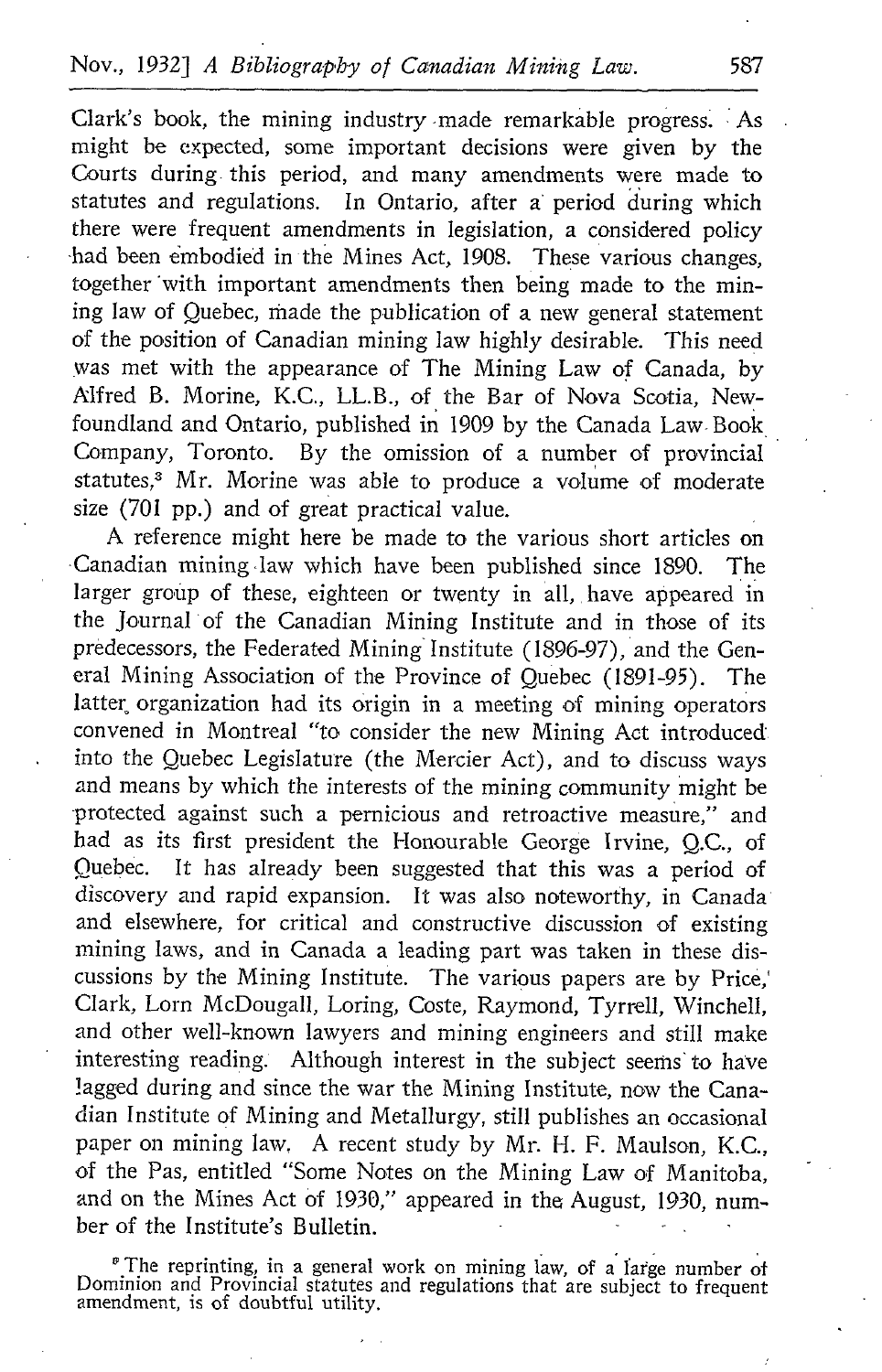Mention should also be made of two articles published in 1910 and 1911 in the Canadian Law Times. These are The Mining Law of Ontario, by Samuel Price, K.C., Toronto, <sup>30</sup> C.L.T. 863, 965, and Canadian Mining Law, by J. Murray Clark, K.C., Toronto, <sup>31</sup> C.L.T. 376. The first of these papers is a complete and authoritative historical and analytical review of the Ontario law by the Mining Commissioner of that province. The paper by Mr. Clark, who was then engaged in drafting an all-embracing Dominion Mining Act (which, as it happened, was never enacted), was presented by him to a meeting of the American Institute of Mining Engineers at Wilkesbarre,<br>Pennsylvania. The discussion that followed was marked by an The discussion that followed was marked by an interesting contribution from Dr. Rossiter W. Raymond of New York, <sup>a</sup> distinguished mining engineer, editor, and member of the Bar of the State of New York. Numerous notes on various phases of the law relating to mines and mining are also to be found in the pages of the Canadian Law Times.

Nearly a quarter of a century has elapsed since Morine's "Mining Law of Canada" was published. In this period the statutory law of most of the provinces, as well as Dominion enactments and regulations, has been almost entirely revised, and the size and importance of the mining industry itself have increased tremendously. Yet no later general work on the mining law of Canada has since been published. The reason is, probably, because the field has become too large to be cramped within the covers of any one book. We find practitioners specializing in the mining law of their own provinces publishing books dealing with those laws. Of these the following are fairly recent publications: Summary of Laws of the Province of Ontario pertaining to Mining, by W. B. McPherson, B.A.Sc., Barrister-at-Law. (74 pp.). Toronto, 1925. Laws Concerning Mines of the Province of Quebec, by J. H. Paré, K.C. (195 pp.). Quebec, 1926. Mines and Mining Laws of British Columbia, by Arthur Fleming Crowe, of the British Columbia Bar. Calgary, (Burroughs and Company), 1930.

The first two of these three books are brief statements or digests of the minings laws in force in Ontario and Quebec, respectively. Mr. Crowe's book is <sup>a</sup> solid little volume of 386 pages carefully prepared with a desire to meet the requirements of the general mining fraternity for a plainly expressed treatment of all metalliferous mining provisions (coal, petroleum and natural gas are not dealt with) relating to British Columbia mining, and in the hope that it will also be of value to the profession. A similar statement of the law of each of the other mining provinces would be of the greatest practical value.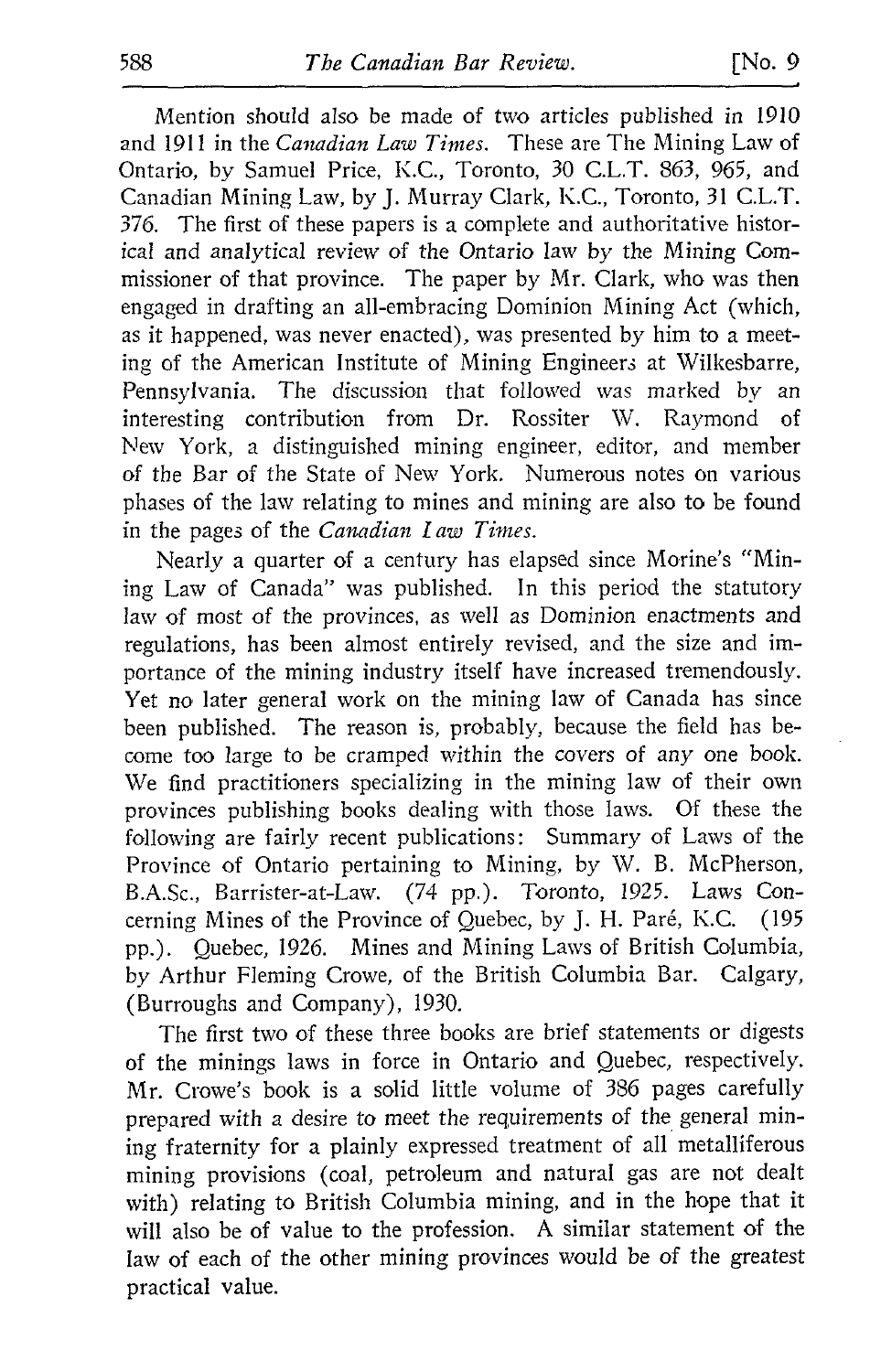Of particular value to practising lawyers are the collections of decisions in mining cases rendered by Canadian Courts. These are unfortunately few, and their number could usefully be extended to provinces in which reports of mining cases have not yet been separately collected. The largely increased number of mining cases being handled by the Courts, and the rapidly increasing importance of the mining industry within the Dominion may soon justify the publication of a continuous series of reports of Canadian mining cases.

Present available collections of mining decisions are restricted to British Columbia and Ontario. The pioneer collection in this field is Martin's Mining Cases, the full title of which is Reports of Mining and Water Cases decided by the Courts of British Columbia and the Courts of Appeal therefrom, with an Appendix of Mining Statutes from 1853, etc. By the Honourable Archer Martin of the Supreme Court of British Columbia and Judge in Admiralty for that Province. (Carswell, Toronto). Volume I. To October 1st, 1902. Volume II. (Parts I and II) To December, 1907. (Part III)  $1908-1915$ . (In preparation). (In preparation).

Selected cases bearing upon the Mining Act of Ontario and mining laws in general have been published as Mining Commissioner's Cases (Ontario) of which the following two volumes have been issued: Mining Commissioner's Cases, 1906-10, by Samuel Price, K.C. Toronto (Carswell) 1910. Mining Commissioner's Cases, 1911-1917, by T. E. Godson, K.C. Toronto (Carswell) <sup>1919</sup> . These are decisions on cases heard by the Mining Commissioner of Ontario (now the Judge of the Mining Court). It is to be hoped that this valuable series will be continued.

In the various general law digests published in Canada collections of the more important decisions relating to mines and minerals are usually grouped in a separate section. Of the many Canadian works of this kind in which are included sections on mines and minerals or mining law the writer has had occasion to refer to the following: Cameron's Supreme Court Digest (Carswell): Digest of Ontario Case Law, 1823-1900, (Carswell), which is followed by the Canadian Ten-Year Digest, 1901-11, (Canada Law Book Company) ; Lear's Digest of Canadian Case Law, 1900-11 and 1911-14 (Carswell) ; Canadian Consolidated Ten-Year Law Digest, 1911-20, (Canada Law Book Company) and the Six-Year Supplement, 1920-25, thereto; Digest of British Columbia Case Law, 1849-1904 (Carswell) and 1849-1916 (Mayers); Congdon's Nova Scotia Digest, 1890, (Carswell) and Geldert's Nova Scotia Digest, 1888-1907, (Carswell). The list is by no means exhaustive. Law Book Co.<br>Law Book Co.<br>eto: Digest of 1<br>1849-1916 (Minrswell) and G.<br>1). The list is<br>44—c.b.r.—vol. x.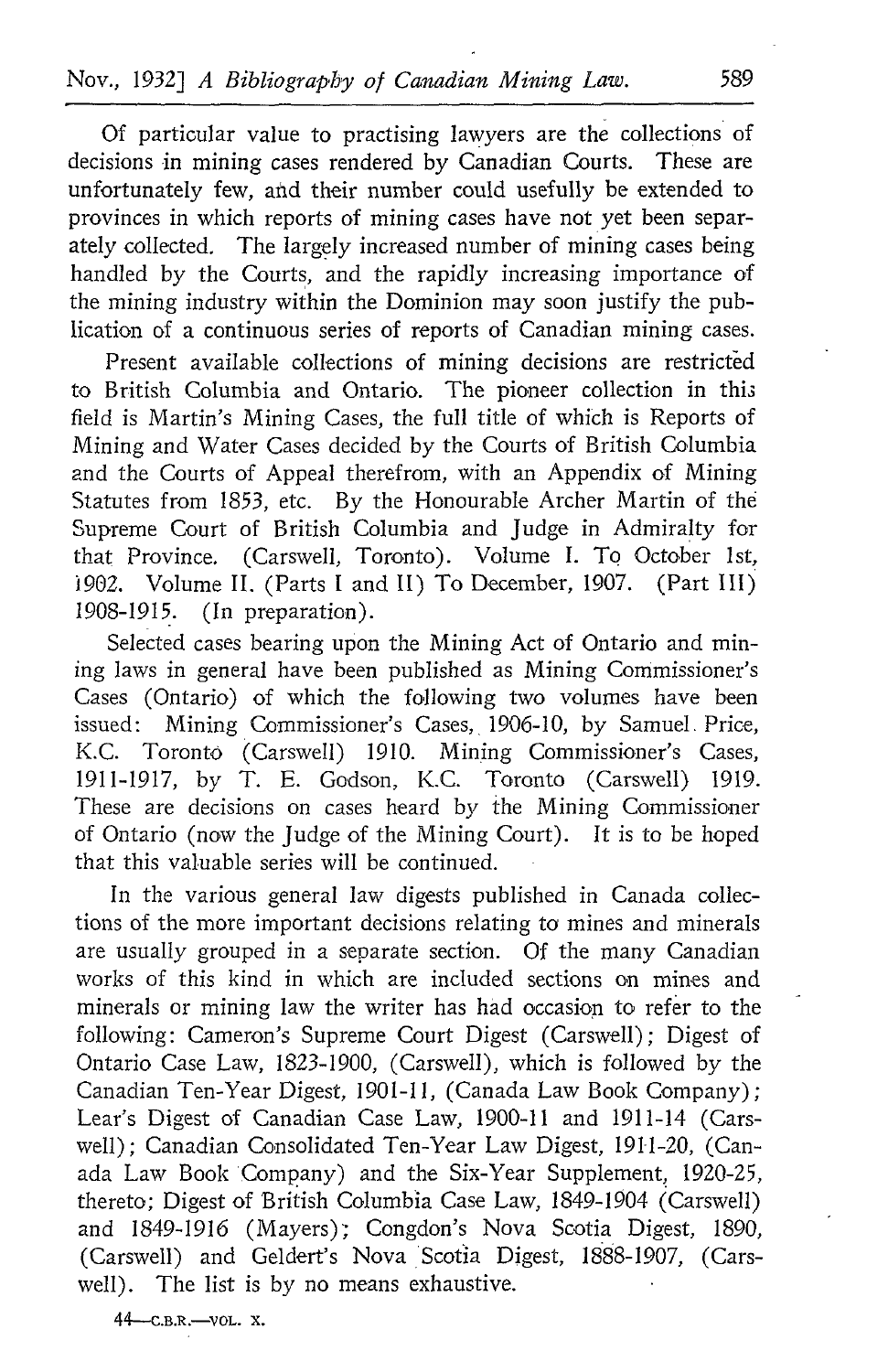Concise and valuable statements of the case law of Ontario and of the western provinces relating to mines and minerals are included under this head in the Canadian Encyclopedic Digest. Volume 7 of the Ontario edition contains a 69-page statement of the mining law of Ontario by A. K. Roberts, Barrister-at-Law of Toronto (formerly of Cobalt) which is complete to May lst, 1929. A similar statement of the mining law of Alberta, British Columbia, Manitoba and Saskatchewan, by W. S. Buell, Barrister-at-Law, Vancouver, covers 52 pages of volume 6 of the Western edition and gives the law as it stood at October 1st, 1922. Both these articles are kept up-to-date by the supplements issued periodically by the publishers of the Digest (Burroughs and Company) .

The Dominion government and the provincial governments of Canada have, of course, published the mining enactments of their respective legislatures. They have also, in some cases, published brief statements or summaries of their laws and regulations respect-<br>ing mining for the use of prospectors, mine operators and others. In ing mining for the use of prospectors, mine operators and others. 1924 the Department of Mines at Ottawa issued a digest of the Dominion and provincial laws and regulations affecting "mining throughout the Dominion. A second and improved edition of this handbook was issued last year. The Federal Government at Washington, which controls a considerable part of the mineral lands of the United States, has issued <sup>a</sup> large number of publications on mining law, some of which are of interest to Canadians .4

To attempt to include in this paper a complete list of the numerous works on mining law and its related subjects published during

'The following list of publications of the U.S Bureau of Mines may be of value to those interested in the subject of mining law :

Abstracts of Current Decisions on Mines and Mining, by J. W. Thompson.<br>Bulletins 61, 79, 90, 101, 113, 118, 126, 143, 147, 152, 159, 164, 174, 179, 181, 183.<br>These abstracts cover decisions rendered by all the Federal and

of last resort during the period October, 1912 to August, 1919.<br>
Mining Statutes, Annotated, by J. W. Thompson:<br>
U.S. Mining Statutes, Part I. Statutes relating to metalliferous and coal<br>
mining. Bulletin 94, 1915.<br>
U.S. M

California Mining Statutes. Bulletin 161, 1918.<br>
Illinois Mining Statutes. Bulletin 169, 1918.<br>
Pennsylvania Mining Statutes. Bulletin 185, 1920.<br>
Petroleum Laws of All America, by J. W. Thompson. Bulletin 206, 1921.<br>
Also

No. 6346. The recent (third) edition of Rickett's (A. H.) American Mining Law, 1931, is published by the Government of the State of California, Division of Mines, San Francisco.